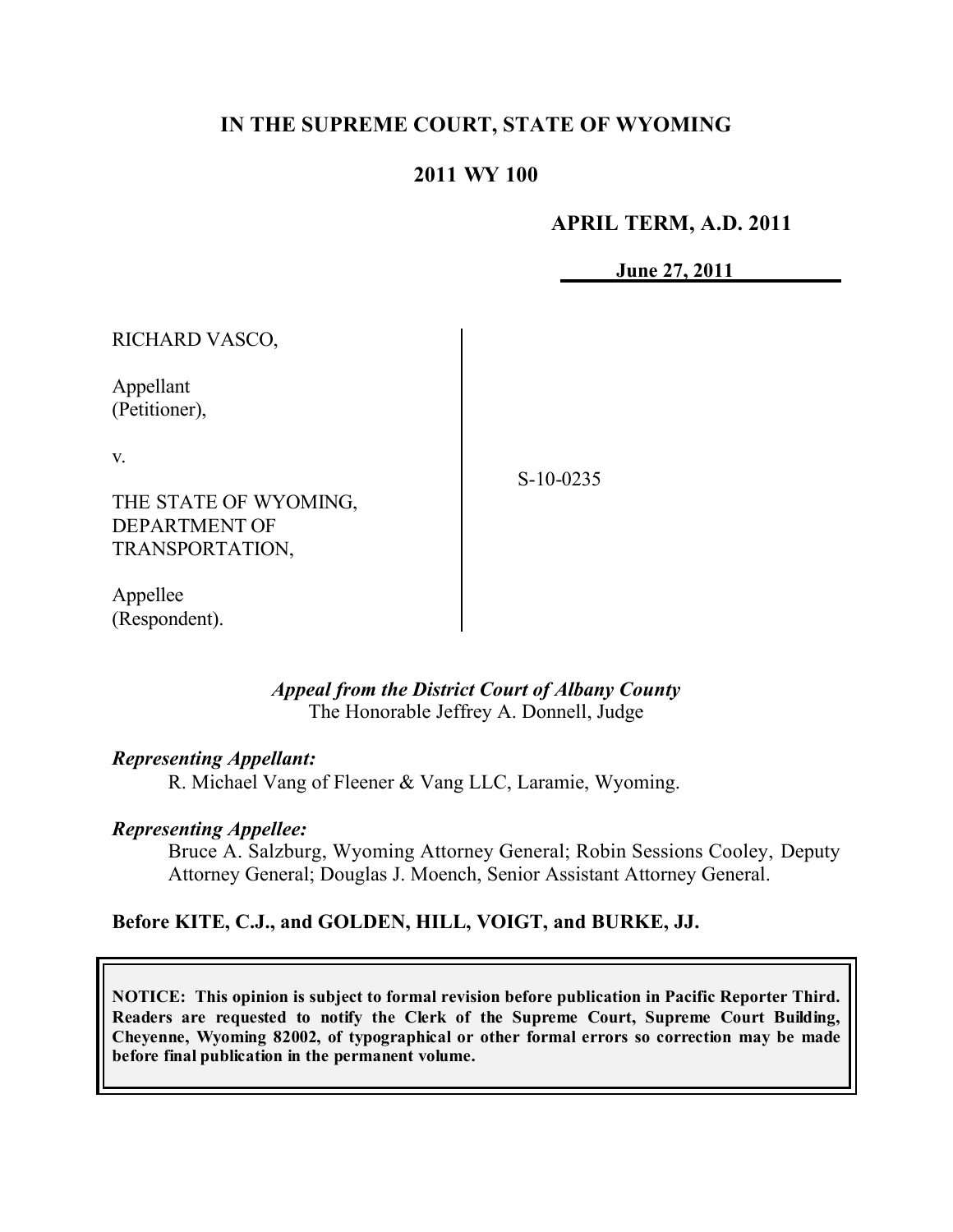### **KITE, Chief Justice.**

[¶1] Richard Vasco was arrested for interference with a police officer and for driving under the influence of alcohol. He refused to submit to chemical testing, and the Wyoming Department of Transportation (WYDOT) advised him that it was suspending his driver's license for six months. He requested a hearing, at the conclusion of which the Office of Administrative Hearings (OAH) upheld the suspension. Mr. Vasco sought review in the district court, which affirmed the OAH order. Mr. Vasco appealed to this Court, claiming the arresting officer lacked probable cause to arrest him. We affirm.

### **ISSUE**

[¶2] The issue for our determination is whether probable cause existed to arrest Mr. Vasco for interference, such that the evidence that he had been driving under the influence of alcohol obtained thereafter was admissible and sufficient to support suspending his driver's license.

# **FACTS**

[¶3] On October 9, 2009, Laramie Police Officer Matthew Leibovitz responded to a report of a hit-and-run accident. While en route, he learned that the driver had left the accident scene on foot. He also learned that the vehicle involved, a 2008 black Nissan Titan, was registered to Richard Vasco who resided at an apartment on Baker Street in Laramie. After confirming that other officers were at the accident scene, Officer Leibovitz went to the Baker Street address. No one answered at the residence but Officer Leibovitz observed a man walking toward the apartment complex. Having had previous contact with him, the officer recognized the man as Mr. Vasco.

[¶4] Officer Leibovitz approached and asked Mr. Vasco to identify himself. Mr. Vasco responded that he was "Christopher" and attempted to walk past the officer. Officer Leibovitz told him to stop, advised him that he was investigating a hit-and-run accident and asked him for identification. Mr. Vasco produced his wallet, opened it enough to show a driver's license, but closed it before the officer could read the driver's license. Officer Leibovitz asked him three more times for identification; each time, Mr. Vasco produced, opened and closed the wallet before the officer could read the driver's license.

[¶5] During this exchange, Officer Leibovitz smelled alcohol on Mr. Vasco's breath and noticed his eyes were red and glassy and he was swaying. He asked Mr. Vasco where he was coming from; Mr. Vasco could not provide an answer. He asked Mr. Vasco if he had been driving recently; Mr. Vasco said he had not been. He asked Mr. Vasco where his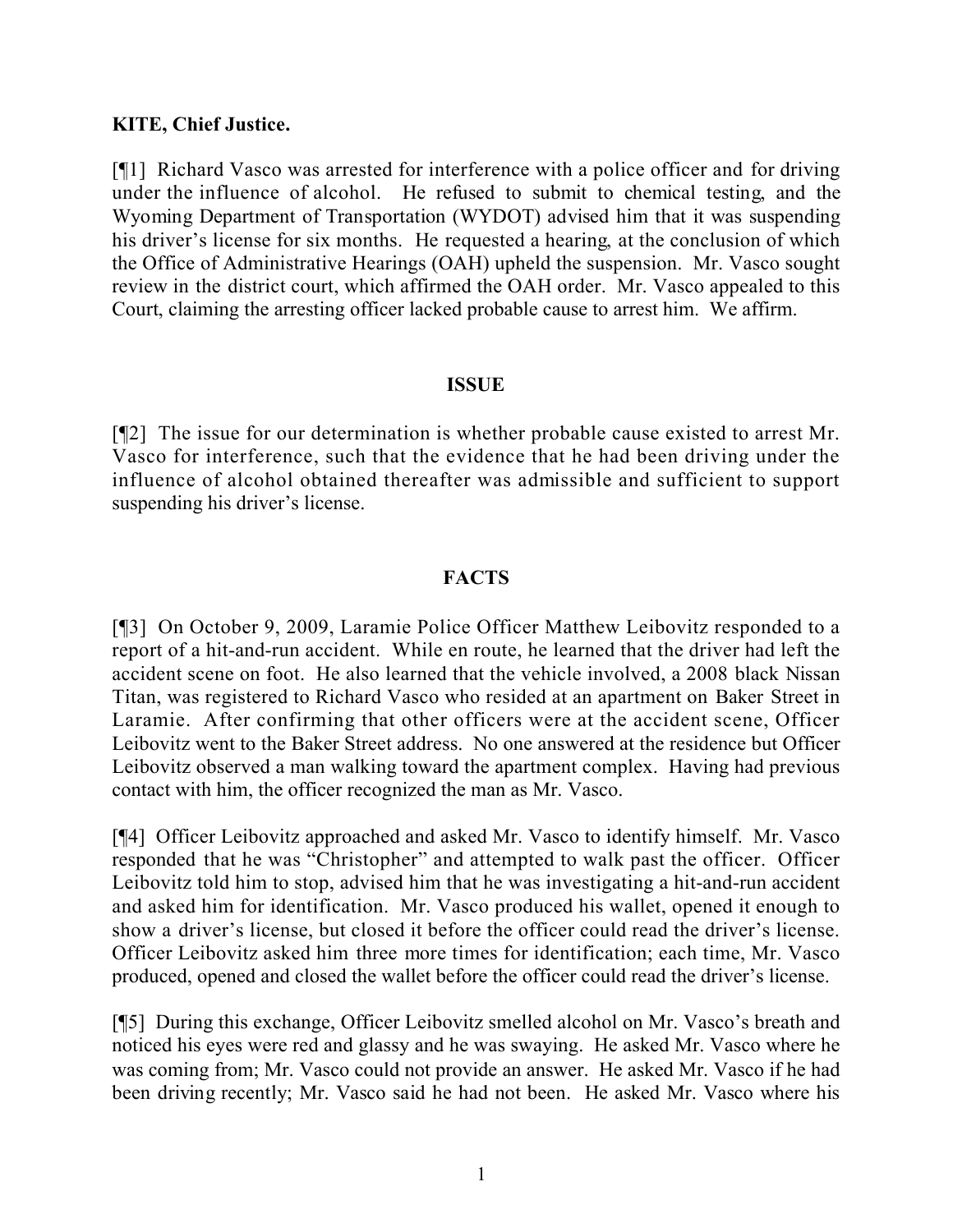vehicle was; Mr. Vasco did not answer. Mr. Vasco kept saying that he was going inside and attempting to walk past Officer Leibovitz.

[¶6] Officer Leibovitz again told Mr. Vasco to stay put and informed him that he was a suspect in the hit-and-run accident. He told Mr. Vasco that if he did not provide identification he would take him into custody for interfering with a police officer. Mr. Vasco nudged by him, stating "Let's go into my residence." Officer Leibovitz placed him under arrest for interference and searched him. In Mr. Vasco's rear pocket, he found a set of keys with a Nissan remote control. He later confirmed that the keys belonged to the black Nissan Titan involved in the accident.

[¶7] Officer Leibovitz took Mr. Vasco to the detention center. He read the Wyoming implied consent advisement to him and Mr. Vasco refused to submit to a breath test. The officer issued citations for DUI, interference, hit-and-run and failure to maintain automobile liability insurance.<sup>1</sup>

[¶8] Subsequently, WYDOT gave notice to Mr. Vasco that it was suspending his driver's license for six months because of his refusal to submit to a chemical test. Mr. Vasco requested a hearing. At the hearing, he argued that Officer Leibovitz did not have probable cause to arrest him for interference or DUI. The OAH found otherwise and issued an order upholding the suspension. Mr. Vasco sought review in the district court, which affirmed the OAH order. Mr. Vasco then appealed to this Court.

# **STANDARD OF REVIEW**

[¶9] We accord no deference to a district court decision reviewing an administrative agency order. *Batten v. Wyo. Dep't of Transp. Drivers' License Div*., 2007 WY 173, ¶ 6, 170 P.3d 1236, 1239 (Wyo. 2007). Instead, we review the case as if it came directly from the administrative agency. *Id*. As provided by Wyo. Stat. Ann.  $\S$  16-3-114(c)(ii)(E) (LexisNexis 2009), we apply the substantial evidence standard when reviewing an agency's evidentiary findings. When the burdened party prevailed before the agency, we will determine if substantial evidence exists to support the finding for that party by considering whether there is relevant evidence in the entire record which a reasonable mind might accept in support of the agency's conclusions. *Schouboe v. Wyo. Dep't of Transp*., 2010 WY 119, ¶ 5, 238 P.3d 1246, 1248 (Wyo. 2010), quoting *Dale v. S & S Builders, LLC*, 2008 WY 84, 188 P.3d 554 (Wyo. 2008). On the question of probable cause, we apply the substantial evidence standard of review to the hearing examiner's factual findings concerning whether the trooper had probable cause to arrest, but review

 $\overline{a}$ 

<sup>&</sup>lt;sup>1</sup> The officers at the accident scene advised Officer Leibovitz that the proof of insurance found in the black Nissan Titan was expired.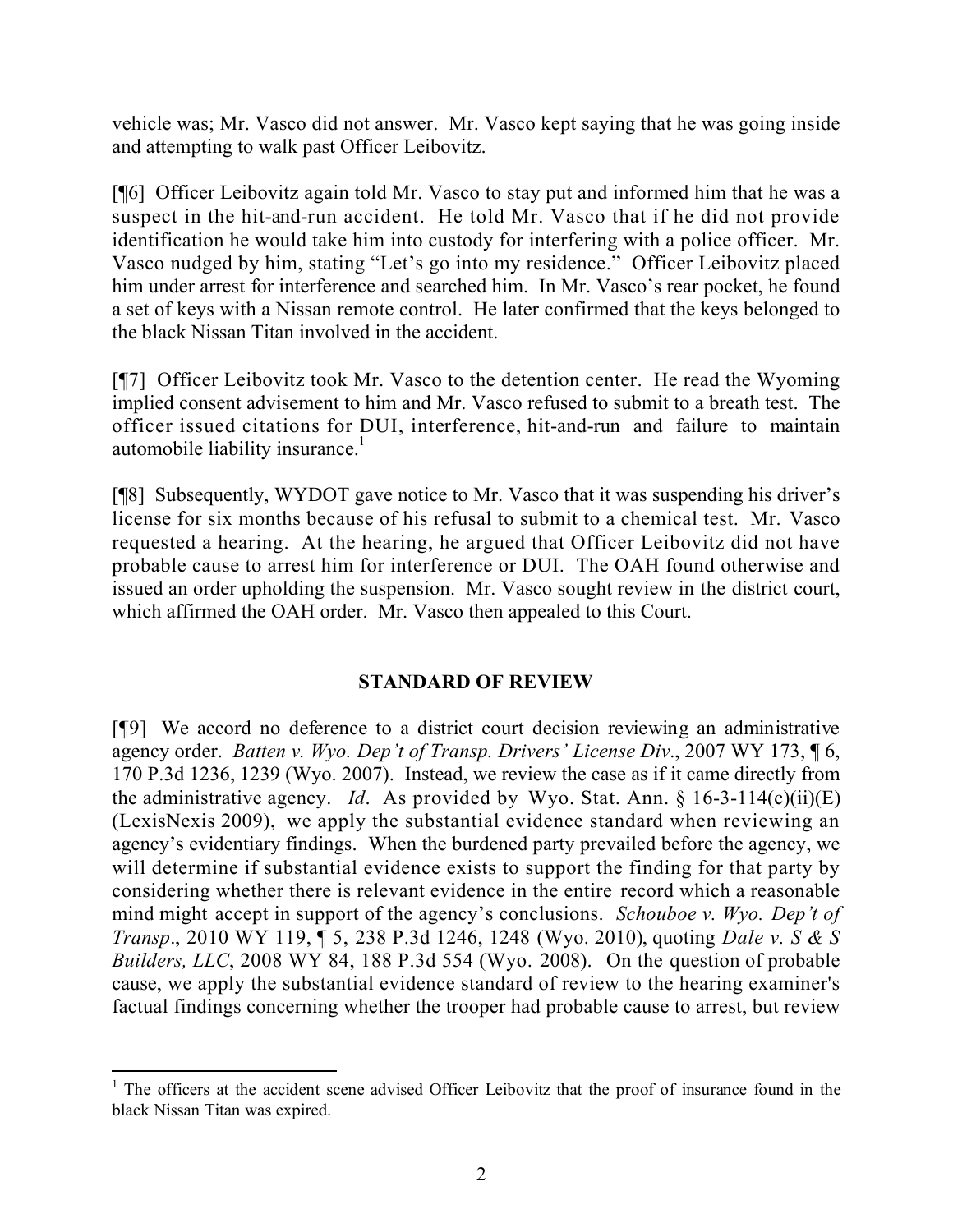the constitutionality of the particular seizure *de novo*. *Batten v. Wyo. Dep't of Transp. Drivers' License Div*., 170 P.3d 1236, 1240 (Wyo. 2007).

#### **DISCUSSION**

[¶10] Wyoming's implied consent statutes which gave rise to the suspension of Mr. Vasco's driver's license and the administrative hearing in this case provide in relevant part as follows:

### **§ 31-6-102. Test to determine alcoholic or controlled substance content of blood; suspension of license.**

(a) *If arrested for an offense as defined by W.S. 31-5- 233* [DUI]:

(i) *Any person who drives or is in actual physical control of a motor vehicle upon a public street or highway in this state is deemed to have given consent,* subject to the provisions of this act, *to a chemical test* or tests . . . or controlled substance content of his blood. *The test or tests shall be:*

*(A) Incidental to a lawful arrest;*

(B) Given as promptly as possible after the arrest;

(C) *Administered at the direction of a peace officer who has probable cause to believe the person was driving or in actual physical control of a motor vehicle upon a public street* or highway in this state in violation of W.S. 31-5- 233(b) or any other law prohibiting driving under the influence as defined by W.S.  $31-5-233(a)(v)$ . \*\*\*\*

(ii) For tests required under this act, *the arrested person shall be advised that:*

*(A) His failure to submit to all required chemical tests requested by the peace officer shall result in the suspension of his Wyoming driver's license* or his privilege to operate a motor vehicle for a period of six (6) months for a first offense or eighteen (18) months for a second or subsequent offense and he may be required to drive only vehicles equipped with an ignition interlock device as provided by W.S. 31-6-107;

\* \* \* \*

*(d) If a person under arrest refuses upon the request of a peace officer to submit to a chemical test* designated by the agency employing the peace officer as provided in subsection (a) of this section, none shall be given except in cases where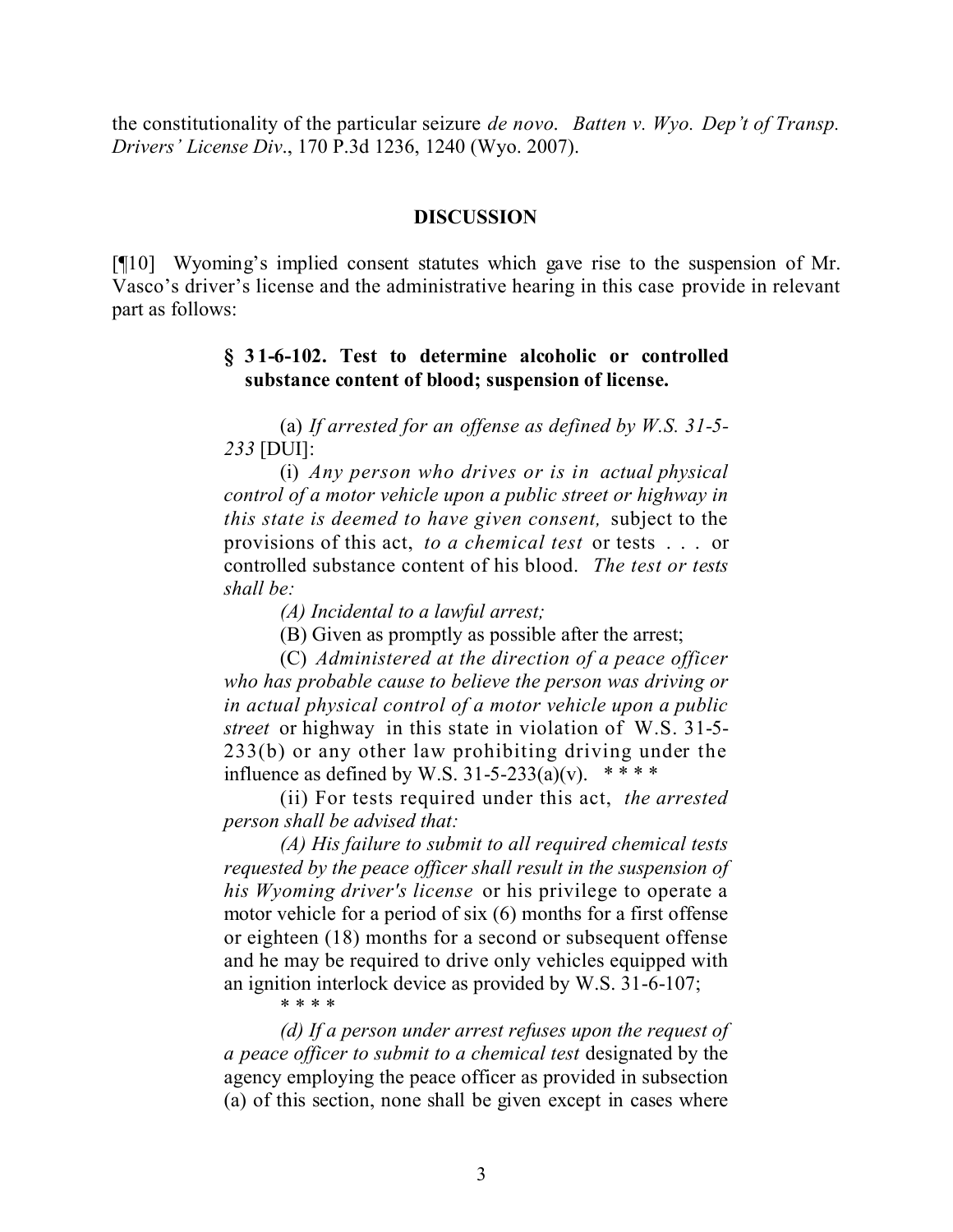serious bodily injury or death has resulted. *The peace officer shall submit his signed statement to the department. The statement submitted by the officer shall contain:*

*(i) His probable cause to believe the arrested person was driving or in actual physical control of a motor vehicle:*

(A) On a public street or highway in this state;

(B) In violation of W.S. 31-5-233(b) or any other law prohibiting driving under the influence as defined by W.S.  $31 - 5 - 233(a)(v)$ ; and

(ii) That the person refused to submit to a test upon the request of the peace officer.

\* \* \* \*

(f) In addition to the signed statement submitted under subsection  $(d)$ ... of this section, the peace officer shall issue the person a temporary license . . . contain[ing] a notice that the person has twenty (20) days from the date of issuance within which to request a hearing from the department....

(Emphasis added.)

# **§ 31-6-103. Application for hearing; stay of suspension of license; scope of hearing**

(a) A timely request for a hearing shall stay the suspension until the order following the hearing is entered and all appellate review of the matter is completed, provided the stay of suspension is effective only so long as there is no suspension for a similar violation during the hearing and appeal period.

(b) *The scope of a hearing for the purposes of this act shall cover the issues of whether a peace officer had probable cause to believe the arrested person had been driving or was in actual physical control of a motor vehicle upon a public* street or highway in this state in violation of W.S. 31-5- 233(b) or any other law prohibiting driving under the influence as defined by W.S. 31-5-233(a)(v), *whether the person was placed under arrest*, *whether he refused to submit to a test upon request of the peace officer* or if he submitted to a test whether the test results indicated that the person had an alcohol concentration of eight one-hundredths of one percent (0.08%) or more, and whether, except for the persons described in this act who are incapable of refusing, he had been given the advisements required by W.S. 31-6-102(a)(ii).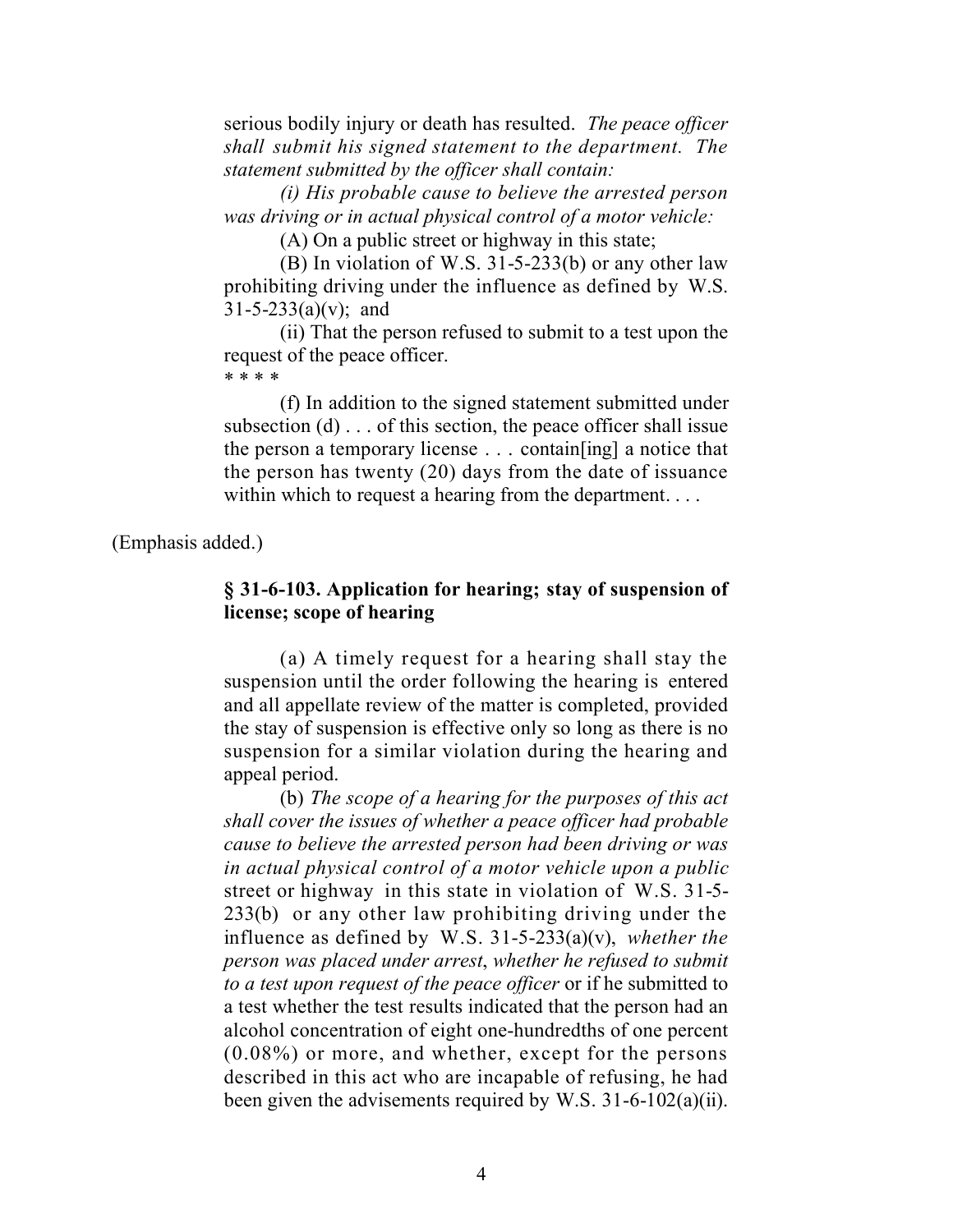At the conclusion of the hearing, the hearing examiner shall order that the suspension either be rescinded or sustained. . . .

(Emphasis added.)

[ $[$ [11] Pursuant to  $\S 31-6-102(a)(i)(A)$  and (C), a chemical test was to be administered to Mr. Vasco incidental to a lawful arrest and at the direction of a police officer having probable cause to believe Mr. Vasco had been driving while under the influence of alcohol. Subsection (a)(ii) required the officer to advise Mr. Vasco that his failure to submit to chemical testing would result in suspension of his license. When Mr. Vasco refused the test, the officer was required pursuant to  $\S 31-6-102(d)$  to submit a statement containing his probable cause to believe Mr. Vasco was driving under the influence and provide notice to Mr. Vasco pursuant to  $\S$  31-6-102(f) that he could request a hearing to determine under § 31-6-103(b) whether probable cause existed to believe he was driving under the influence. Clearly, the implied consent statutes are invoked when an officer lawfully arrests an individual with probable cause to believe he was driving under the influence.

[¶12] Mr. Vasco contends his arrest for interference with a police officer was unlawful because Officer Leibovitz lacked probable cause for the arrest. He argues further that because the interference arrest was unlawful, all of the evidence obtained thereafter was tainted and should have been suppressed. Because the suspension of his driver's license depended upon a lawful arrest for DUI and the evidence giving rise to his DUI arrest resulted from an unlawful interference arrest, Mr. Vasco submits, the fruit of the poisonous tree doctrine barred the evidence of either arrest and the suspension of this license must be rescinded.

[¶13] Addressing the fruit of the poisonous tree doctrine, we have said:

When law enforcement obtains evidence through unlawful search or seizure, that evidence is inadmissible against the victim of the unlawful action. *Wong Sun v. United States*, 371 U.S. 471, 484, 83 S.Ct. 407, 416, 9 L.Ed.2d 441 (1963). This long-standing remedy for the accused is necessary to give effect to the fundamental protections against unreasonable search and seizure. *Id*. "[I]f the initial search is held improper, not only the evidence obtained by such search but everything which becomes accessible to the prosecution by reason of the initial search would be inadmissible as 'a fruit of the poisonous tree.'"

*Hall v. State*, 2007 WY 138, ¶ 7, 166 P.3d 875, 877 (Wyo. 2007).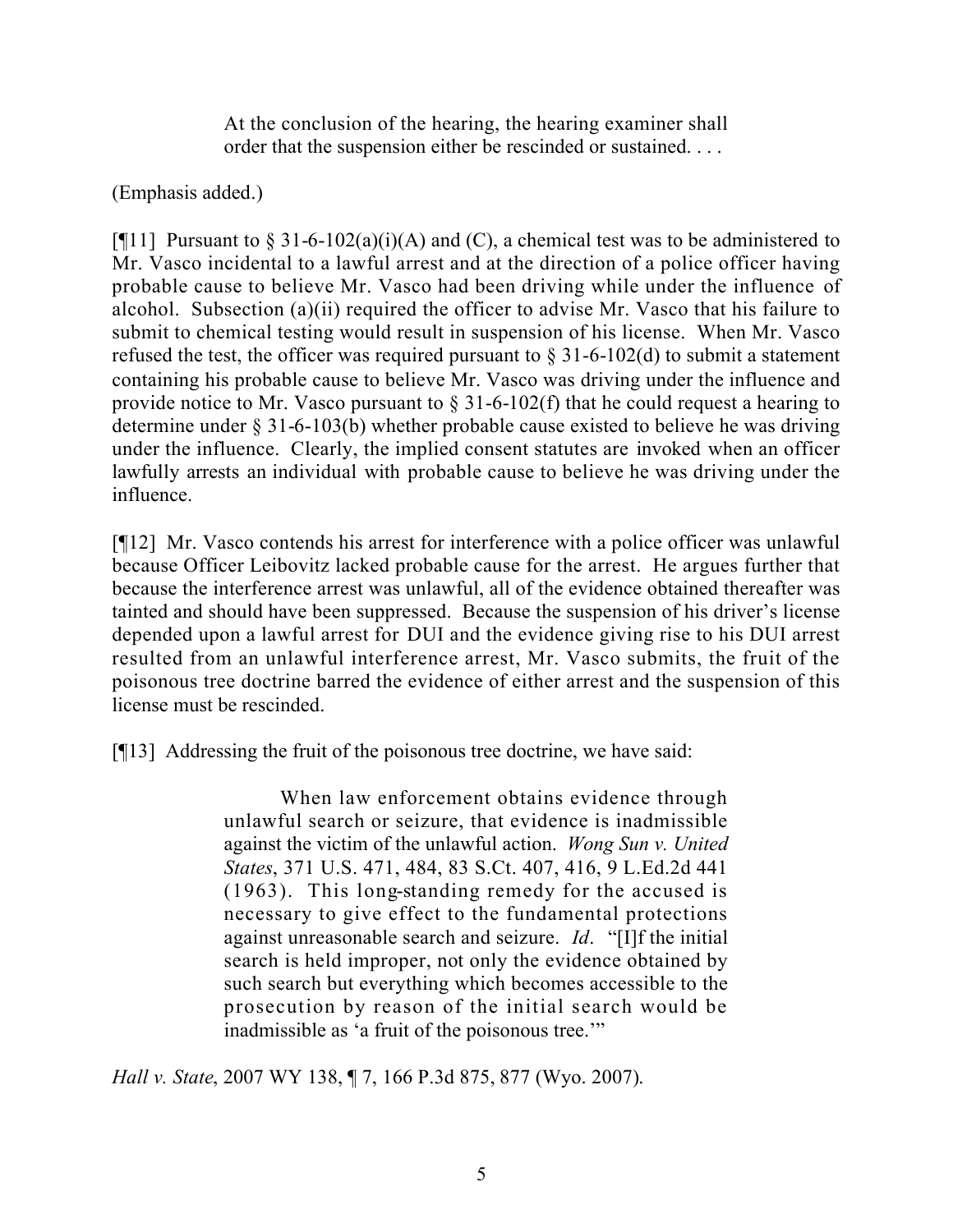[¶14] As applied in the present case, if Officer Leibovitz lacked probable cause to arrest Mr. Vasco for interference, the subsequent search was improper and the evidence obtained in the search which supported the DUI arrest was inadmissible. Mr. Vasco's assertion that probable cause did not exist to arrest him for interference is based upon several contentions: first, even if he "nudged" the officer, a nudge does not constitute interference with a police officer; second, he had the right not to incriminate himself and consequently the right not to speak to the officer; third, even if he did provide a false name, doing so did not interfere with the investigation because Officer Leibovitz said he knew his real name; and fourth, the officer's statement that Mr. Vasco invited him into his apartment refutes the assertion that he was interfering with the investigation. The State responds that the totality of the circumstances supported the OAH determination that probable cause existed to support the arrest and suspension of Mr. Vasco's license.

[¶15] We begin by considering whether probable cause existed to support Mr. Vasco's arrest for interference with a police officer. Probable cause for a warrantless arrest exists when, under the totality of the circumstances, a prudent, reasonable, and cautious peace officer would be led to believe that a crime has been or is being committed and the individual arrested is the perpetrator. *Bradshaw v. Wyo. Dep't of Transp. Drivers' License Div*., 2006 WY 70, ¶ 18, 135 P.3d 612, 618 (Wyo. 2006). Officer Leibovitz arrested Mr. Vasco for violating Laramie Municipal Ordinance § 9.04.030, which provides in pertinent part:

> No person shall resist any police officer . . . in the discharge of his duties or in any way interfere with or hinder or prevent him from discharging his duty . . . or endeavor to  $\log 80 \cdot$  \* \* \* \* 2

[¶16] The State had the burden of proving probable cause existed to arrest Mr. Vasco for interference. The State's submission of the certified record in a driver's license suspension contested case proceeding has been deemed sufficient to establish a prima facie case and to shift the burden to the petitioner to provide evidence to refute the prima facie case. *Schouboe,* ¶ 8, 238 P.3d at 1248. Thus, we consider whether the certified record established a prima facie case of interference with a police officer.

 $\overline{a}$ 

<sup>&</sup>lt;sup>2</sup> Wyo. Stat. Ann. § 6-5-204(a) (LexisNexis 2009) similarly provides:

<sup>(</sup>a) A person commits a misdemeanor punishable by imprisonment for not more than one  $(1)$  year, a fine of not more than one thousand dollars  $(\$1,000)$ , or both, if he knowingly obstructs, impedes or interferes with . . . a peace officer while engaged in the lawful performance of his official duties.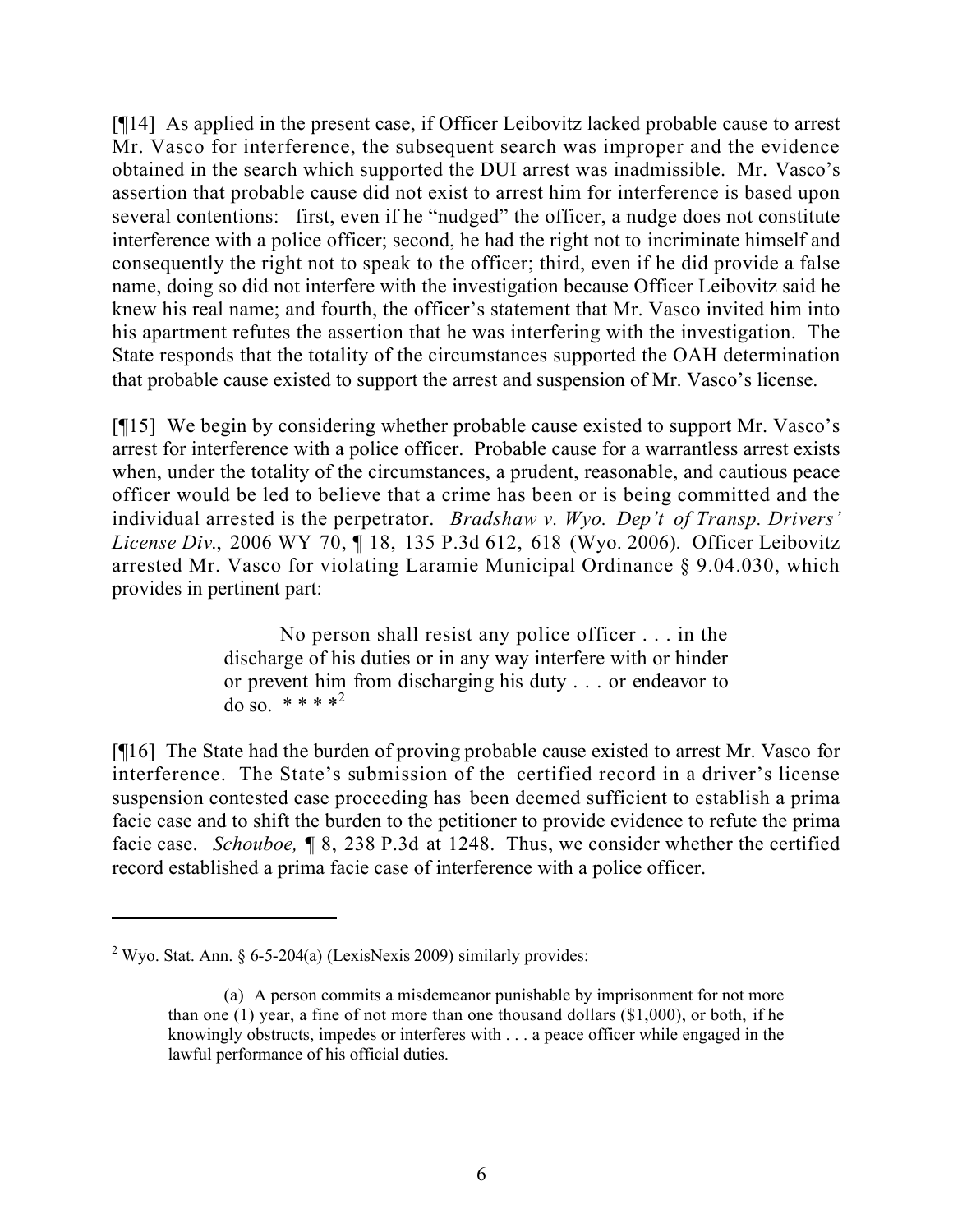[¶17] From the totality of the circumstances, we conclude a prudent, reasonable and cautious peace officer would have been led to believe that Mr. Vasco was resisting, interfering, hampering or preventing the discharge of his duties. When Officer Leibovitz asked him for identification, Mr. Vasco gave a false name and attempted to walk past the officer. Officer Leibovitz told him to stop, informed him that he was investigating a hit and run accident and asked again to see some identification. Mr. Vasco hindered the officer's efforts by opening, closing and putting his wallet back in his pocket several times without letting the officer see his driver's license. He also disregarded the officer's order to stay where he was and answer questions by attempting to go inside his apartment. After Officer Leibovitz warned him that he would be arrested for interference if he did not produce his driver's license, Mr. Vasco nudged past him and headed for his apartment. By these acts, Mr. Vasco gave the officer probable cause to believe that he was hindering him from discharging his duty to investigate the hit-and-run accident. Officer Leibovitz had probable cause to arrest Mr. Vasco for interference with a police officer.

[¶18] Officer Leibovitz also had probable cause to believe Mr. Vasco had been driving under the influence of alcohol. At the time the officer stopped and questioned Mr. Vasco, he knew the Nissan truck involved in the hit-and-run accident was registered to Mr. Vasco and the driver had left the scene on foot. Additionally, he had seen Mr. Vasco, who he knew from previous contact, walking from the direction of the accident toward his apartment. Upon stopping and questioning him, the officer smelled alcohol on Mr. Vasco's breath and noticed his eyes were red and he was swaying. After arresting him for interference, the officer searched Mr. Vasco and found a set of keys with a Nissan remote control. The officer subsequently confirmed that the keys belonged to the Nissan involved in the accident. Additionally, he learned that another officer had found a beer bottle on the ground outside the passenger door of the Nissan and that the beer bottle fell out when the person whose vehicle the Nissan hit went looking for the driver and opened the passenger door. With that information, Officer Leibovitz had probable cause to believe that Mr. Vasco had been driving the Nissan while under the influence of alcohol and was required to advise Mr. Vasco, who was then lawfully under arrest, in accordance with the Wyoming implied consent statutes.

[¶19] Although not mentioned in his statement of the issues, Mr. Vasco also asserts the OAH improperly disregarded his testimony and that of the only disinterested witness, a neighbor the police spoke to that evening who observed Mr. Vasco's interaction with Officer Leibovitz. She testified that Mr. Vasco patted his pockets but produced nothing when the officer asked him for identification; it did not appear to her that the officer recognized Mr. Vasco; and it did not appear that Mr. Vasco touched the officer as he walked by him. We have said:

> If, in the course of its decision making process, the agency disregards certain evidence and explains its reasons for doing